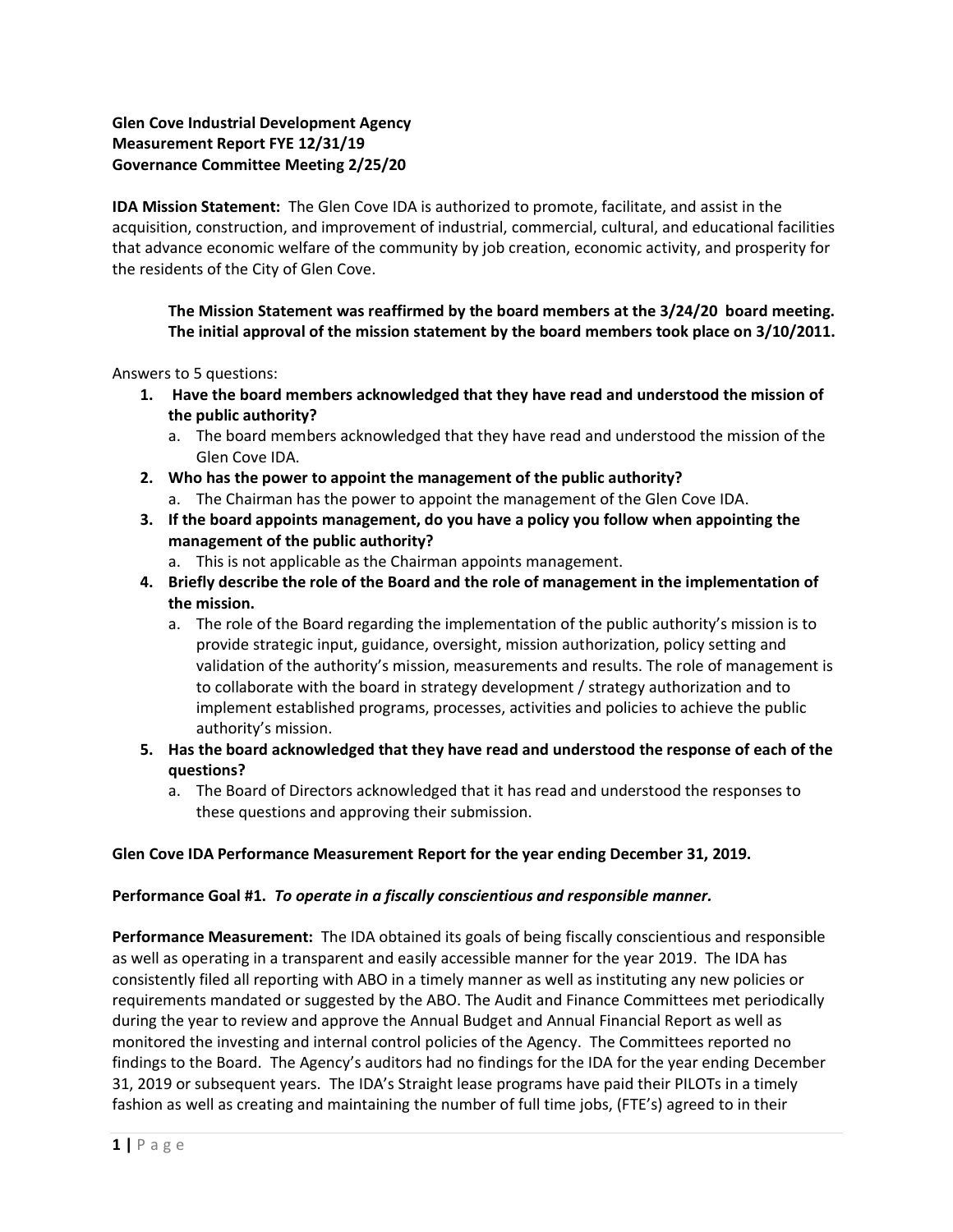agreements. The IDA was audited by the NYS-OSC beginning September 12, 2019 to the date of this report. A report will be issued to the IDA management sometime this year.

# **Performance Goal #2.** *To continually assess the needs and opportunities of the City's business community, and to strive to apply the Agency's services where they will create the most benefit and economic vitality.*

**Performance Measurement**: The IDA has met the goal of assessing the needs and opportunities of the City's business community for 2019. The IDA continues to work on a campaign to identify what businesses are needed in the Downtown area and then actively recruiting these types of businesses through a series of direct-marketing mailers and seasonal news-letters. The IDA collaborates with other city organizations and agencies and participates in several business focus groups and town hall meetings in order to enhance communication and obtain feedback.

## **Performance Goal #3.** *To meet the economic and sustainability needs of the community through application of various economic incentives and programs.*

**Performance Measurement:** The IDA has met this goal in 2019 with continued use of the IDA straight lease and bond programs.

The City created a new corporation the **Glen Cove Local Economic Assistance Corporation,** ("GCLEAC") to assist the National Healthplex, (d/b/a **"The Regency at Glen Cove"**) The ability to refinance their debt has allowed the Regency to: a) increase the assisted living unit count by three units from 96 to 99 units; b) create additional common space and other aesthetic and functional improvements within the building; c) improve the School Street façade and construct a new 22 memory care unit (making the total unit count 121). The improvements should significantly enhance the quality of life for the residents. This project began construction in May 2016 and will create 16 new full-time jobs as well as 11 construction phase jobs. The construction of the Alzheimer's units was completed in late 2019 and produced 752 full time equivalent construction and construction related jobs. The Ribbon cutting for the newly named Safe Harbor took place on January 30, 2020.

The IDA closed on the **Village Square property** with RXR Glen Cove Village Square Owner LLC, in December 2017 and received administrative fees of \$309,736. This 2.5 acre, five story, mixed use project is located in the Downtown Business Improvement District (BID) and centered on a large public plaza, which will help revitalize the downtown area by creating approximately 146 residential rental housing units, including 13 workforce units, approximately 15,000 square feet of commercial space and, including approximately 1,900 square feet of medical office space and 171 parking spaces on site. The IDA estimates 15-25 full time jobs will be created from this project as well as 100-150 construction jobs. The City also received a PILOP fee for \$207K. The parking lease agreement entails that RXR rent at least 25 spaces per month in the Brewster Street Garage for \$65 per month and allows up to 75 spots for residents in the garage based on demand. The project began in August of 2017, with RXR starting the demolition of the buildings on the property. Construction continued in 2019 with the majority of vertical and façade work completed. The large public plaza was also substantially completed in 2019, with the City's Winter Festival with the BID held in the space. Building occupancy is anticipated by spring 2020.

The IDA closed on the **Waterfront Revitalization Project (Garvies Point)** in November 2016, and continues to work with RXR in constructing the Public Amenities and green space for use by the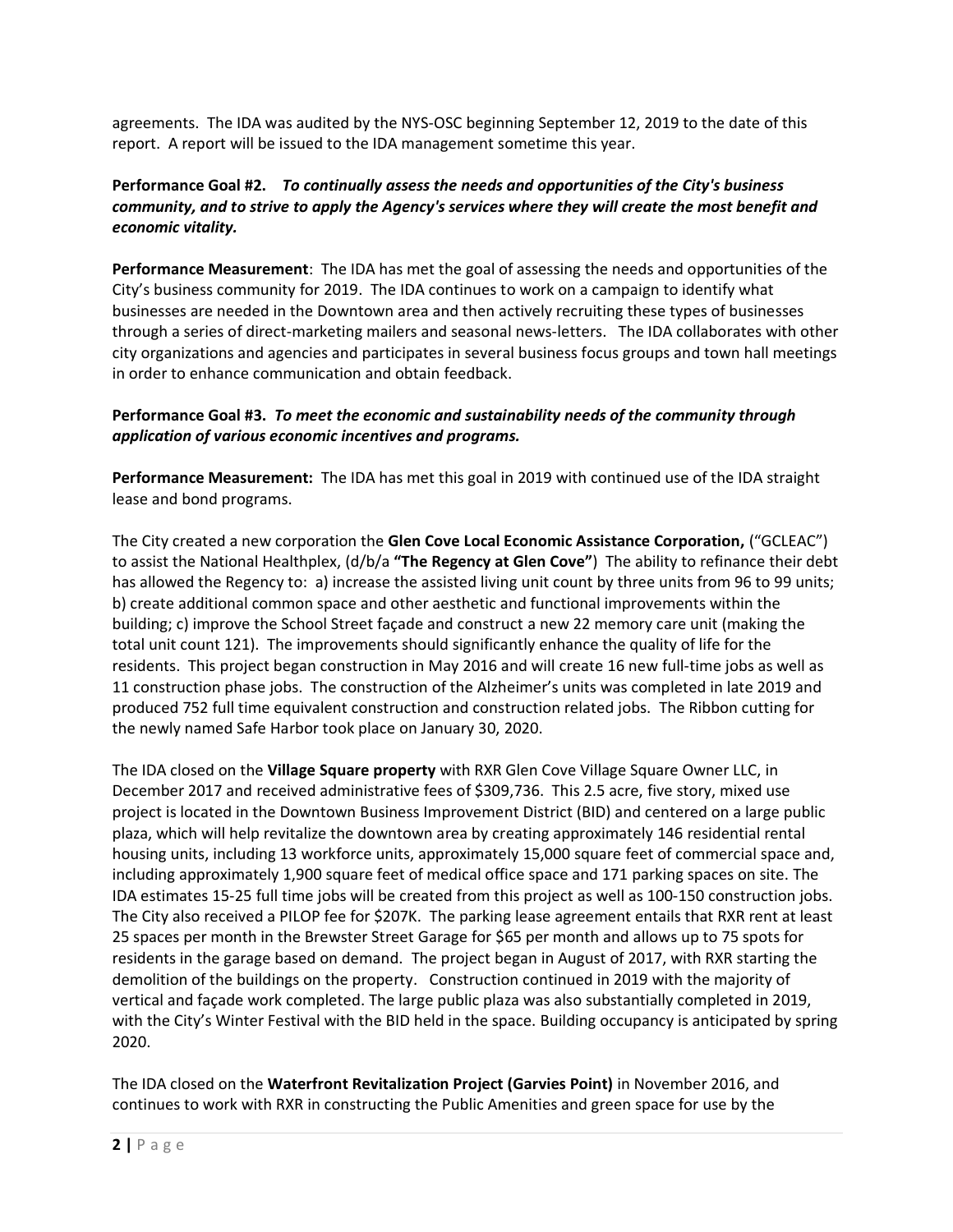residents of Glen Cove. This project will benefit the City of Glen Cove, its residents and Nassau County by reclaiming blighted industrial waterfront property for public benefit and enjoyment through creating open space, luxury and workforce housing and retail/office space. RXR (developer of Garvies Point waterfront destination) will bring 466 new jobs during the construction phase of 5-6 years, and 545 jobs post-completion. There will also be new tax revenues and money infused into the Glen Cove economy. Three residential buildings are being developed during phase I of construction. Building H-rentals (177 units) and Building I-rentals (208 units), also known as Harbor Landing is open for occupancy, with Building H resident move-ins that started during fall 2019. Over half of the units at Building H have been rented to-date. Brendel's Bagels and Building I move-ins are slated to begin at Harbor Landing in spring 2020. The Building B-condos (167 units) leasing office opened at the end of 2019, with closings and move-ins anticipated to begin in late winter 2020. In 2019, substantial work on Phase 1 (east of the Ferry Terminal) the public amenities was completed at approximately 58%, including installation of approximately 94% of the open cell wall bulkhead system and approximately 30% of the concrete cap. Sheeting for the PZC sheet pile bulkhead was also completed on the West and East sides; the wetland and upland excavation for the Transient and Anglers Marinas has been completed; and installation of drainage and utility infrastructure is approximately 95% complete. The U.S. Army Corp. of Engineers issued its Bulkhead/Marina Permit for the project on August 17, 2018. A request for extension of the dredging window was filed with the USACE and the NYSDEC on January 3, 2020. The old Angler's Club was removed and replaced with a new building in 2019. The Certificate of Occupancy is expected to be issued in early February 2020. The grading for the Renaissance Park area began in December 2019 and orders for the playground equipment have been placed. Phase 2 (west of the ferry terminal) of the public amenities is also in-progress with 44% complete. All irrigation chambers have been installed and the storm drainage is approximately 89% complete. A deposit was given to the designer for the Ecology Pier. As of December 31, 2019, the approximate % of completion for Building H is 91%, Building I is 79% and Building B is 89%. A total of \$32,295,889 has been spent on the Public Amenities at the Waterfront, as of December 31, 2019.

The **Ferry Terminal** Building was completed in December 2015 and full project close-out was completed in 2017 with all grant funding reimbursed. The City released an RFP for a Ferry Operator in November 2017. Two respondents submitted proposals. The City of Glen Cove accepted the proposal of Hornblower Metro Ferry LLC with the commencement of service targeted for May 2020. The City requested an extension from FHWA and NYSDOT who were the funding agencies for the project and approval was granted to delay the commencement of ferry service to May 2020, to allow time for the Garvies Point (Phase I), Village Square, and Herb Hill/Garvies Point Road projects to be completed reducing the hazardous construction conditions that would be at and around the ferry terminal site. A detailed action plan with milestones to achieve this goal was developed in 2018 and approved for implementation by the FHWA and NYSDOT during 2019. The IDA assisted the City in the RFP process for operator and the City entered into a letter of intent to contract with Hornblower Metro Ferry, LLC in January 2020 with official contract signing on track to take place in February 2020. The IDA assisted the City in the RFEI process to secure alternate waterborne services to recoup subsidy for the commuter Ferry operation scheduled to begin May 2020. The City entered into a one year agreement with Eastern Star Dinner/Event Cruises in May 2019 for a one year term at an annual cost of \$15,000.00.

The **Herb Hill/Garvies Point Road Reconstruction** contract was awarded in January 2017. Mobilization followed soon after but was stopped after the project was required to adopt more stringent environmental regulations. The team worked with NYSDEC to develop an Excavation Work Plan (EWP) approved by NYSDEC in early November 2017. In 2019, substantial work (approximately 80%) was completed on the project, including the installation of underground utilities (sewer, water, drainage,